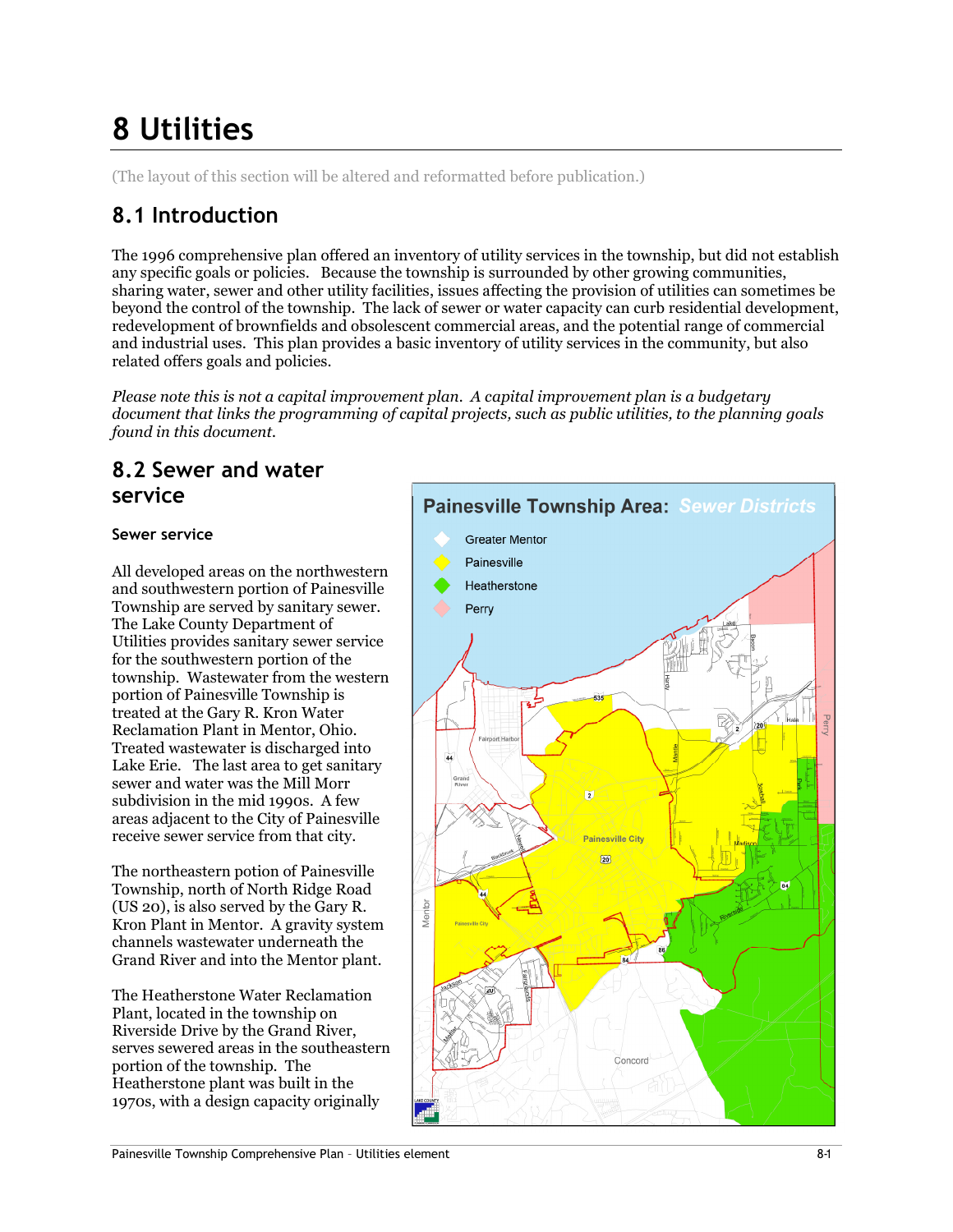intended to handle the future wastewater needs of Painesville Township, Concord Township, Perry Township, and Leroy Township. The Heatherstone plant was built with lower capacity than originally intended. In the 1980s the Lake County Utilities Department requested permission to expand the plant from the United States Environmental Protection Agency. The request was denied, because the Grand River is classified as a "Wild and Scenic River", and known for its high water quality.

Sanitary sewer capacity has been at a premium in the area until recently. In September 2004, the Lake County Commissioners and City of Painesville officials entered into a joint agreement, where the City would provide sewer service to the remaining unsewered areas in the southwestern portion of the township. The county will create the new Red Creed interceptor sewer, which will flow to a master meter at the City of Painesville boundary. The flow of wastewater will continue to the city water reclamation plant on North St. Clair Street. The City of Painesville will charge the County Department of Utilities a bulk rate for treatment. In turn, the county will bill customers in the area.

Some wastewater that currently flows to the Heatherstone Water Reclamation Plant will be diverted into the new Red Creek interceptor sewer. This will free capacity at the Heatherstone Plant for other projects in the southern part of Painesville Township, and developing areas of Perry Township and Leroy Township.

As of 2006, this interceptor was not in place leaving large vacant tracts of property along the Bowhall and Park Rd. corridors without sanitary sewer service.

The City of Painesville already provides sewer service to a small portion of the township in the Casement road area.

#### Water service

Aqua Ohio Water Company provides water service to the northwestern and southwestern portion of the township. The Aqua Ohio water plant is located in Mentor-on-the-Lake.

Water for the eastern half of Painesville Township is supplied by the Lake County Department of Utilities. Their water plant is located in the township, on Lake Road at the intersection of Bacon Road.

### 8.3 Electricity

CEI / First Energy provides electrical service to the southwestern portion of the township. The City of Painesville provides to the remaining areas. The site of the CEI Perry Nuclear Power Plant is two miles from the eastern boundary of the township.

Most electric utility lines in the township are above ground, strung on poles placed in the public right-ofway. Utility lines are buried in newer subdivisions. County subdivision regulations require underground utilities, but there is no burial requirement for the lot splits.

If increased commercial development occurs on undeveloped sites and brownfields, or a site in an existing commercial area is redeveloped, the township should require burial of existing overhead utilities as a prerequisite. This would gradually reduce the visual impact of unsightly overhead power lines in commercial areas, at little or no cost to the township. Tax increment financing (TIF) can also be used to fund utility line burial; property values will increase from the removal of utility lines, and revenue from the increased assessment used to repay the cost of burial.

Undergrounding existing overhead utility lines can be quite expensive. Nonetheless, the township should work towards a long-term goal of placing all utility lines underground. This plan also recommends that electrical substations should be carefully placed, and well-designed and screened so they are visually unobtrusive.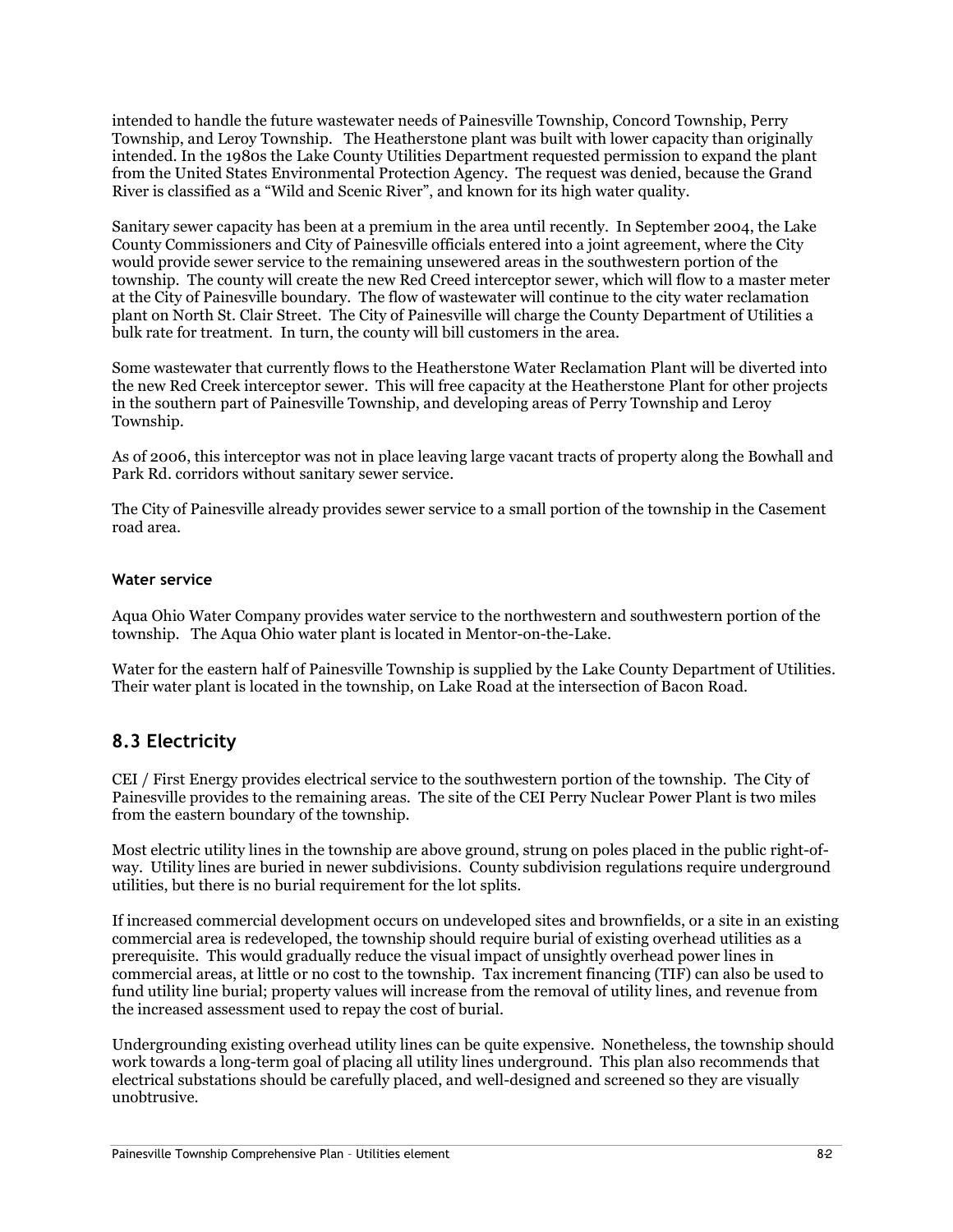CEI / First Energy has not announced any plans to provide Broadband over Power Line (BPL) service in Painesville Township or Lake County.

#### NOPEC

A state provision that took effect in January 2001, deregulates the generation part of electric costs. One provision of the new state law allows consumers to authorize their local government to become a public aggregator in order to purchase power for their consumers. In this way, the consumer, with the local government acting on their behalf, gains greater leverage in the marketplace.

Painesville Township is a participant in the Northeast Ohio Public Energy Council (NOPEC) Electricity Opt-out Aggregation Program, the Natural Gas Opt-In Program, and Natural Gas Opt-out Aggregation Program. NOPEC is made up of 112 member communities in eight Northeast Ohio counties. Voters in each of these communities, including Painesville Township approved the formation of NOPEC in November 2000. NOPEC is the largest public utility aggregation in the United States.

### 8.4 Natural gas

Dominion Energy provides natural gas service to the entire township. Gas service is expanded as new subdivisions are built at the developer's expense.

### 8.5 Telephone / DSL

Telephone and DSL broadband internet service in Painesville Township is provided by AT&T/SBC. The availability and quality of internet service depends on proximity to central switching offices.

Telephone lines are above ground in parts of the township where electrical lines are also above ground.

### 8.6 Cable television and broadband

Adelphia Cable provides cable television and high speed internet access throughout Painesville Township.

Adelphia Cable filed for bankruptcy in 2002. At the time this plan was drafted, the future of Adelphia Cable is uncertain; it will likely be absorbed into a larger national cable company, which would then provide service to the township. Cable television and broadband internet service in the township should not be interrupted during the change of ownership.

Cable lines are above ground in areas of the township where electrical lines are also overhead.